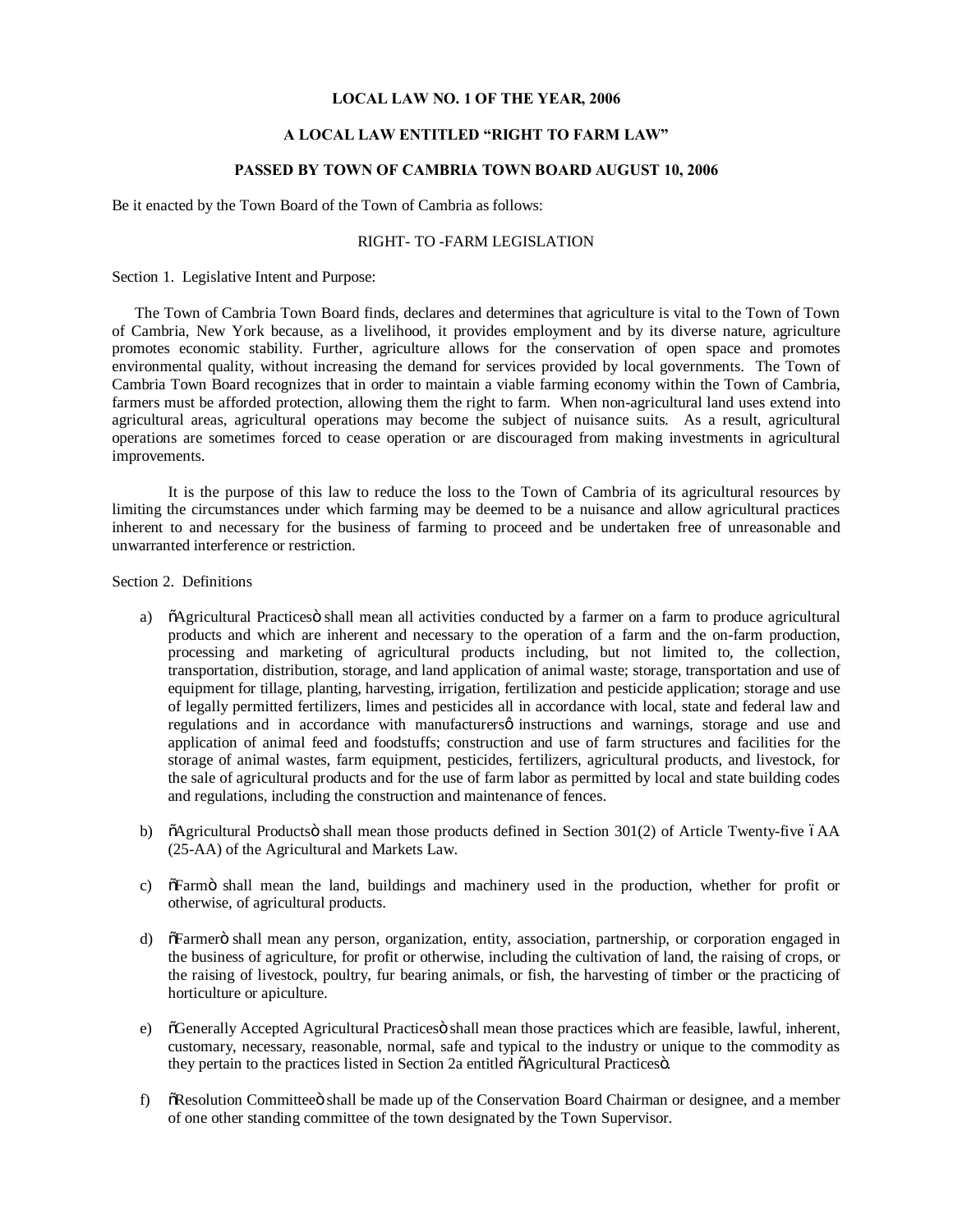g) Unless specifically defined, the above words or phrases used in this local law shall be interpreted so as to give them meanings they have in common usage, and to give this Local Law its most reasonable application.

# Section 3. Right to Farm Declaration

Farmers as well as those employed, retained or otherwise authorized to act on behalf of farmers, may lawfully engage in agricultural practices within the Town of Cambria at all such times and in all such locations as are reasonably necessary to conduct the business of agriculture. For any agriculture practice, in determining the reasonableness of the time, place and methodology of such practice, due weight and consideration shall be given to both traditional customs and procedures in the farming industry as well as to advances resulting from increased knowledge and improved technologies.

Agricultural practices conducted on farmland shall not be found to be a public or private nuisance if such agricultural practices are:

- 1. Reasonable and necessary to the particular farm or farm operation;
- 2. Conducted in a manner which is not negligent or reckless;
- 3. Conducted in conformity with generally accepted agricultural practices;
- 4. Conducted in conformity with all local, state and federal laws and regulations;
- 5. Conducted in a manner which does not constitute a threat to public health and safety or cause injury to health or safety of any person; and
- 6. Conducted in a manner that does not unreasonably obstruct the free passage or use of navigable waters or public roadway.

Nothing in this Local Law shall be construed to prohibit an aggrieved party from recovering damages for bodily injury or wrongful death due to failure to follow sound agricultural practices, as set forth in this section.

# Section 4. Duty of Town Officers and Board to Consider Impact of Farm Operations on Certain Applications

The legislative intent and purpose of this law shall be taken into consideration by each town officer and/or board in processing any application requesting rezoning, subdivision approval, temporary conditional permit approval, site plan approval and/or special use permit approval when the property which is the subject of such application is located within one (1) mile of an existing farm. Such appropriate and reasonable conditions shall be determined on a case by case basis and may include, but shall not be limited to, requiring declaration, deed restrictions and/or covenants which run with the land which would notify future purchasers and owners of the subject property that owning and occupying such property might expose them to certain discomforts or inconveniences resulting from the conditions associated with agricultural practices and operations in the town.

### Section 5. Informal Resolution of Disputes

- a. Should any controversy arise regarding any inconveniences or discomforts occasioned by agricultural operation, including, but not limited to, noise, odors, fumes, dust, the operation of machinery, the storage and disposal of manure, and the application by spraying or otherwise of chemical fertilizers, soil amendments, herbicides and/or pesticides, the parties may submit the controversy to the resolution committee as set forth below in an attempt to resolve the matter prior to the filing of any court action.
- b. Any controversy between the parties may be submitted to the resolution committee whose decision shall be advisory only, within thirty (30) days of the date of the occurrence of the particular activity giving rise to the controversy or of the date a party became aware of the occurrence.
- c. The effectiveness of the resolution committee as a forum for resolution of grievances is dependent upon full discussion and complete presentation of all pertinent facts concerning the dispute in order to eliminate any misunderstandings. The parties are encouraged to cooperate in the exchange of pertinent information concerning the controversy.